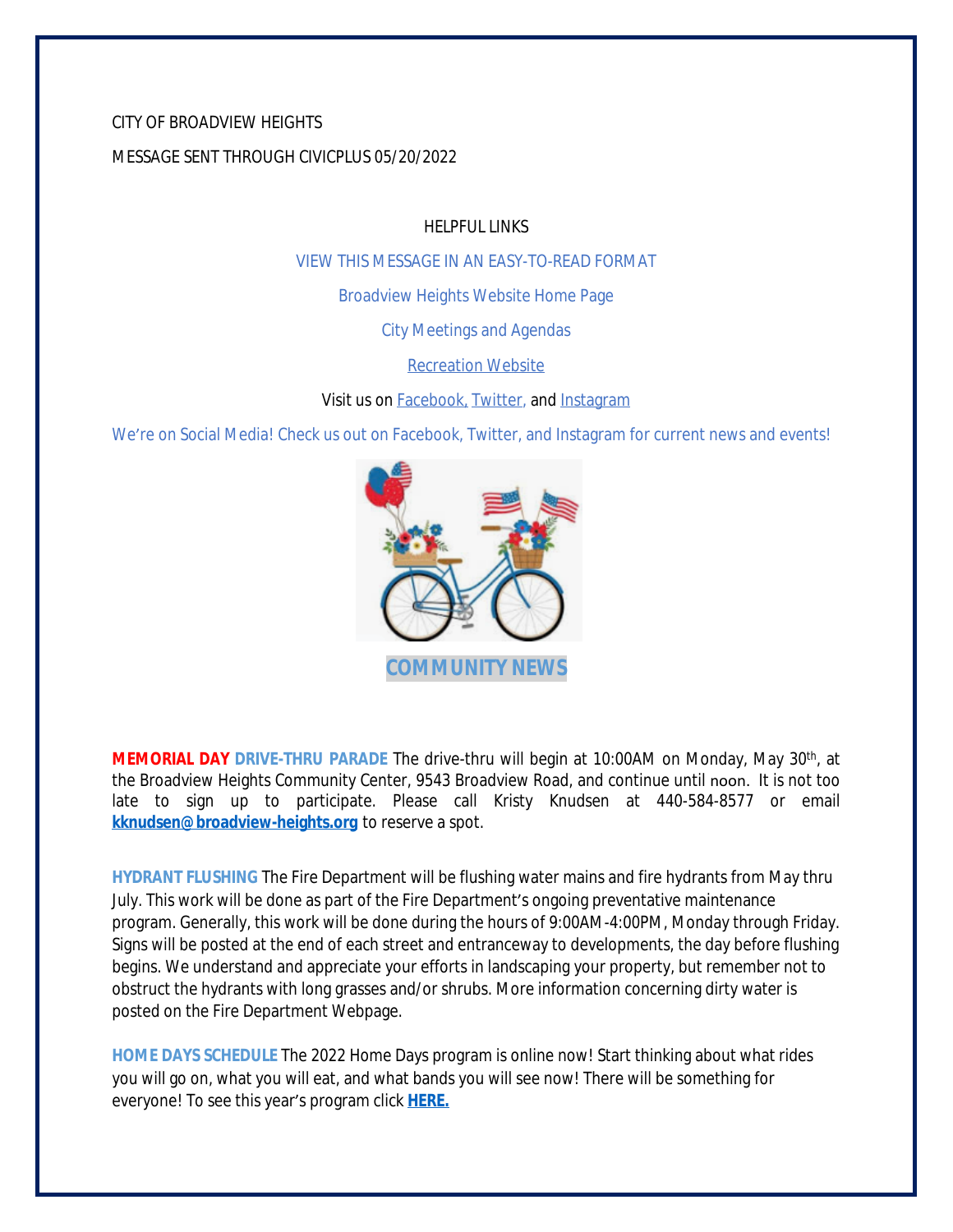**GREEN ACRES 2022 RAFFLE** For its 2022 fundraiser, the nonprofit Greene Acres Community Garden Inc. will be raffling off three prize packages that will delight backyard chefs from Parma to Peninsula and all points beyond.

—Grand Prize: 5-burner gas grill package valued at more than \$400.

—First Prize: electric smoker package valued at more than \$350.

—Second Prize: 3-burner gas grill package valued at more than \$225.

Tickets are \$5 each or 5 for \$20 and will be on sale through July 9th. The drawing will be Saturday, July 16 at noon at the garden, 3800 Towpath Road. For more information visit their Facebook page **[HERE.](https://www.facebook.com/greeneacresCG/)**

**SIMPLY GIVE HUNGER RELIEF PROGRAM Lend-A-Hand Food Pantry** is proud to announce a partnership with Meijer to provide much-needed relief to local families facing food insecurity through the retailer's customer-driven hunger relief program, *Simply Give*.

**Lend-A-Hand Food Pantry** will benefit from donation cards purchased at the **Seven Hills' Meijer** store now through July 3. In addition, Meijer will double match any cards purchased on **Saturday, June 18**, effectively tripling contributions made on that day. Meijer customers shopping online using Meijer pickup or home delivery can also purchase *Simply Give* donation cards as an [add-on](https://www.meijer.com/shopping/product/simply-give-10-food-pantry-donation/70882088231.html?icid=Redirect:SimplyGive) to their orders.

**HABITAT FOR HUMANITY** Habitat for Humanity will be at the City Campus, west parking lot on Saturday, June 4th, 9:00AM-12:00PM. Habitat and its ReStore are looking for donations of clean/usable household furniture of all kinds, kitchen equipment and cabinets, tools, sinks, toilets, vanities, electrical supplies, lamps, ceramic tile, doors, appliances, hardware, etc. (NO paint, bedding or clothing.) If someone can use the item and it is in working condition, donate it to the ReStore to help its mission of providing suitable housing. Drop your donation off at the parking lot of the Broadview Heights Rec Center/City Hall at 9543 Broadview Road. A tax receipt will be available.

**SPRING IS IN THE AIR PHOTO CONTEST** Broadview Heights photographers can celebrate with our "Spring is in the Air" photo contest sponsored by the Broadview Heights Shade Tree Commission. Submit photos that you feel capture the essence of spring in Broadview Heights. Visit our website for contest rules and entry form <mark>[HERE](https://broadview-heights.org/1524/Spring-Photo-Contest)</mark>. The entry deadline May 31<sup>st</sup>.

**SUMMER CONCERT SERIES** Join us for warm nights filled with music this summer, starting June 3rd. Not only will we have our Summer Cruise In concert series, we will be holding our 2<sup>nd</sup> Annual Music Festival. Bring a lawn chair, and relax at our Community Amphitheater. Food and beverages will be available for purchase. For Dates & details click **[HERE.](https://broadview-heights.org/ImageRepository/Document?documentId=9488)**

# **SERVICE DEPARTMENT**

# **440-717-4068**

**DISPOSAL OF WHITE GOODS/APPLIANCES** For a pick-up of these goods, please call the Service Department at 440-717-4022 by noon the Wednesday before pickup.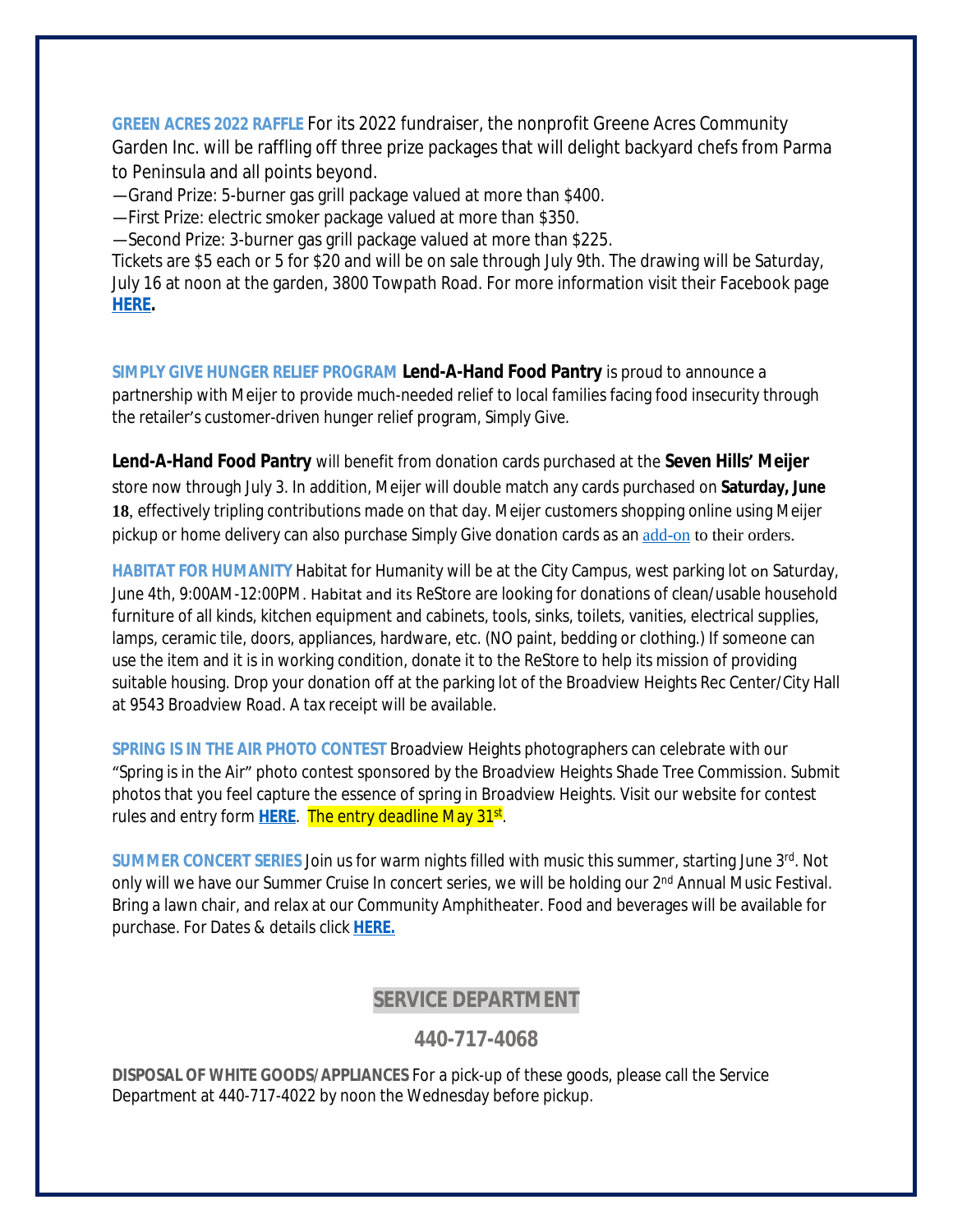**DISPOSAL OF FURNITURE, MATTRESSES AND BOX SPRINGS** These items are to be disposed of with your regular trash. Upholstered items, mattresses and box springs MUST BE wrapped up in plastic (Painter's Plastic works well) to be picked up by Rumpke. Please contact Rumpke to inform them of the large item pick up 24 hours in advance at 1-800-828-8171. Additional information can be reviewed on our website **[HERE](https://www.broadview-heights.org/1027/Garbage-Recycling)**.

**DISCARDING OF WIPES** Please be considerate and DO NOT flush wipes (for example Clorox, Lysol, baby wipes…) down the toilet. These wipes are not made to breakdown. This picture represents one clean out from a residential area that caused a major blockage at the pump station.



Please dispose of wipes in your garbage and only flush toilet paper. NO wipes are flushable, even if the box says they are. Please dispose of wipes in your garbage and only flush toilet paper. Thank you.

# **BUILDING DEPARTMENT**

# **440-526-6864**

**COMMON QUESTIONS, PROBLEMS, OR ISSUES HOMEOWNERS HAVE** As we head into spring and summer, the Building Department wants to answer some of the most common issues and problems concerning homeowners.

- Make sure grass is cut in a timely manner. Must not exceed 6 inches
- Weeds in beds and throughout yard must be maintained
- Garbage must not be put at the street until evening of the day before pick up
- All Garbage and trash containers should be kept behind the front of the house
- Boats, trailers and campers must be parked behind the front building lot line
- Trip Hazards: Check sidewalks and driveways to make sure they are not more than ¾ of an inch higher or lower than adjacent sidewalks/driveways.
- Clean moss growing on roofs and siding
- If installing a portable pool follow city guidelines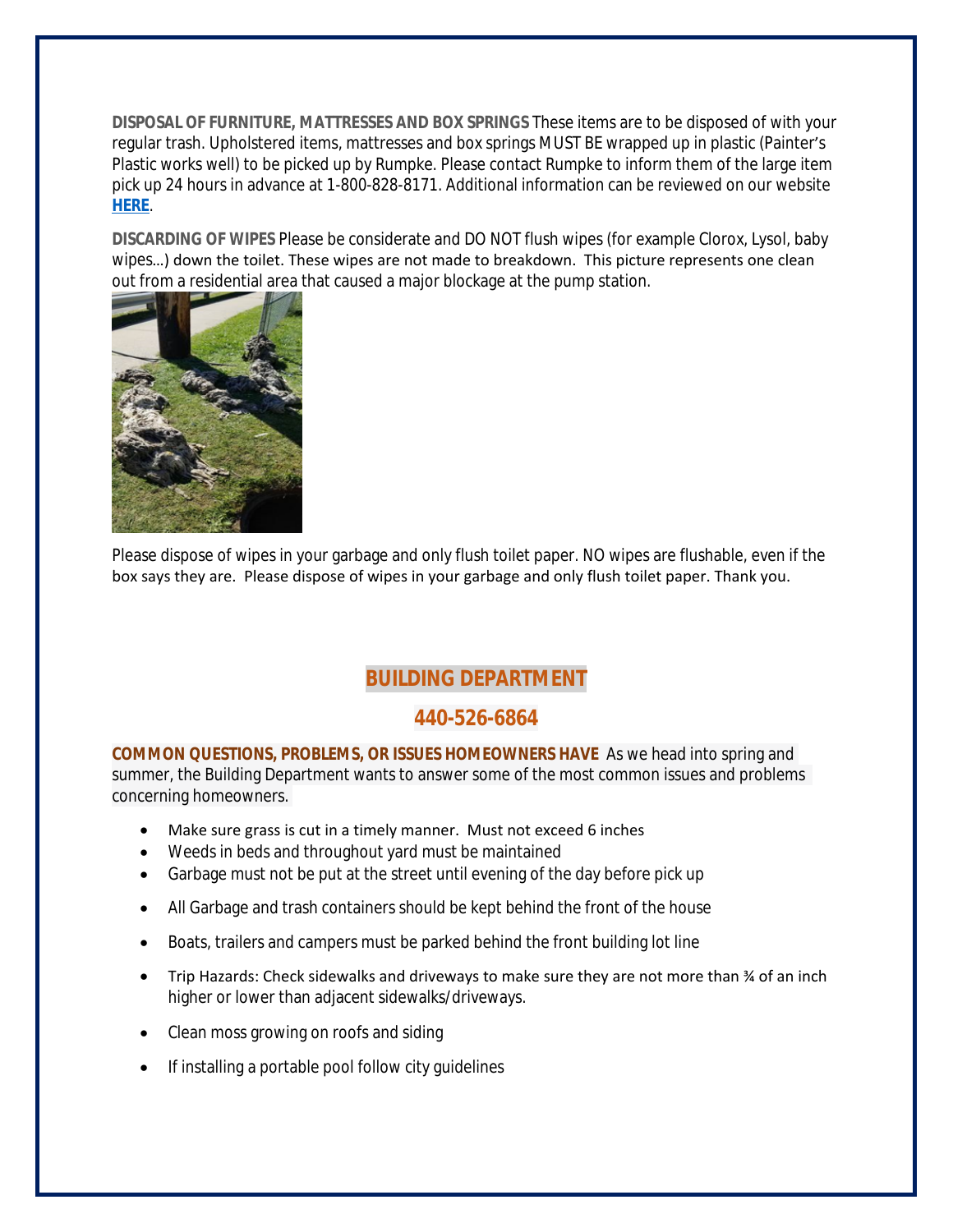- If installing a gas line to your pool heater, outdoor fireplace, or grill it must be pressure tested and installed to all codes
- Grass may be cut, and yardwork done by homeowners from 8:00AM to 8:00PM
- Contractors may work from 7:00AM to 7:00PM Monday thru Saturday
- Check with Building Department to make sure your contractors are registered and permitted properly

# **ENGINEERING DEPARTMENT**

### **440-838-4705**

**CULVERT REPLACEMENT PROJECT** The Culvert under West Royalton Road just east of Scottsdale Subdivision is being replaced. Black Horse Construction, the contractor, will begin mobilizing on May 18<sup>th</sup>. Two lanes of traffic will be maintained at all times. The project has a completion date of 10/31/2022.

Any issues regarding the replacement of the culvert can be directed to:

Brent Kovacs Public Information Officer ODOT District 12

[Brent.Kovacs@dot.ohio.gov](mailto:Brent.Kovacs@dot.ohio.gov)

**OHIO SMART GRID MODERNIZATION PROJECT** From David Conley at First Energy: "The Ohio Smart Grid Modernization project allows us to integrate modern technology within our distribution system that helps reduce the impact of an outage, such as a car pole accident or a tree falling into wires. The system, once fully implemented, will locate, then isolate the outage to a smaller group of customers. This means an outage that might have taken out thousands of customers before would only effect potentially 100s of customers depending on the magnitude of the incident. This also means that customers that do see an outage will experience quicker repair and restoration. The antennas that our being installed throughout our territory allow the necessary remote control to run the equipment on our distribution line over a secure proprietary network. This would be like having a mesh wireless network in your home to have secure internet access everywhere in your house."

**EAST EDGERTON ROAD BRIDGE DECK REPLACEMENT** The East Edgerton Bridge is expected to fully close starting June 2, 2022 and remain closed through September 29, 2022. Great Lakes Construction was awarded the East Edgerton Road Bridge Deck Replacement Project. This bridge is being replaced along with the bridge over Brecksville Road. This project is being administered by The Ohio Turnpike.

**POINT OF SALE INSPECTION OF SEPTIC SYSTEMS** Please see the ordinance regarding the Point of Sale Inspection for residents with septic systems. [1048.01 ORDINANCE POINT OF SALE INSPECTIONS OF](https://codelibrary.amlegal.com/codes/broadviewhts/latest/broadview_oh/0-0-0-13398)  SEPTIC SYSTEMS.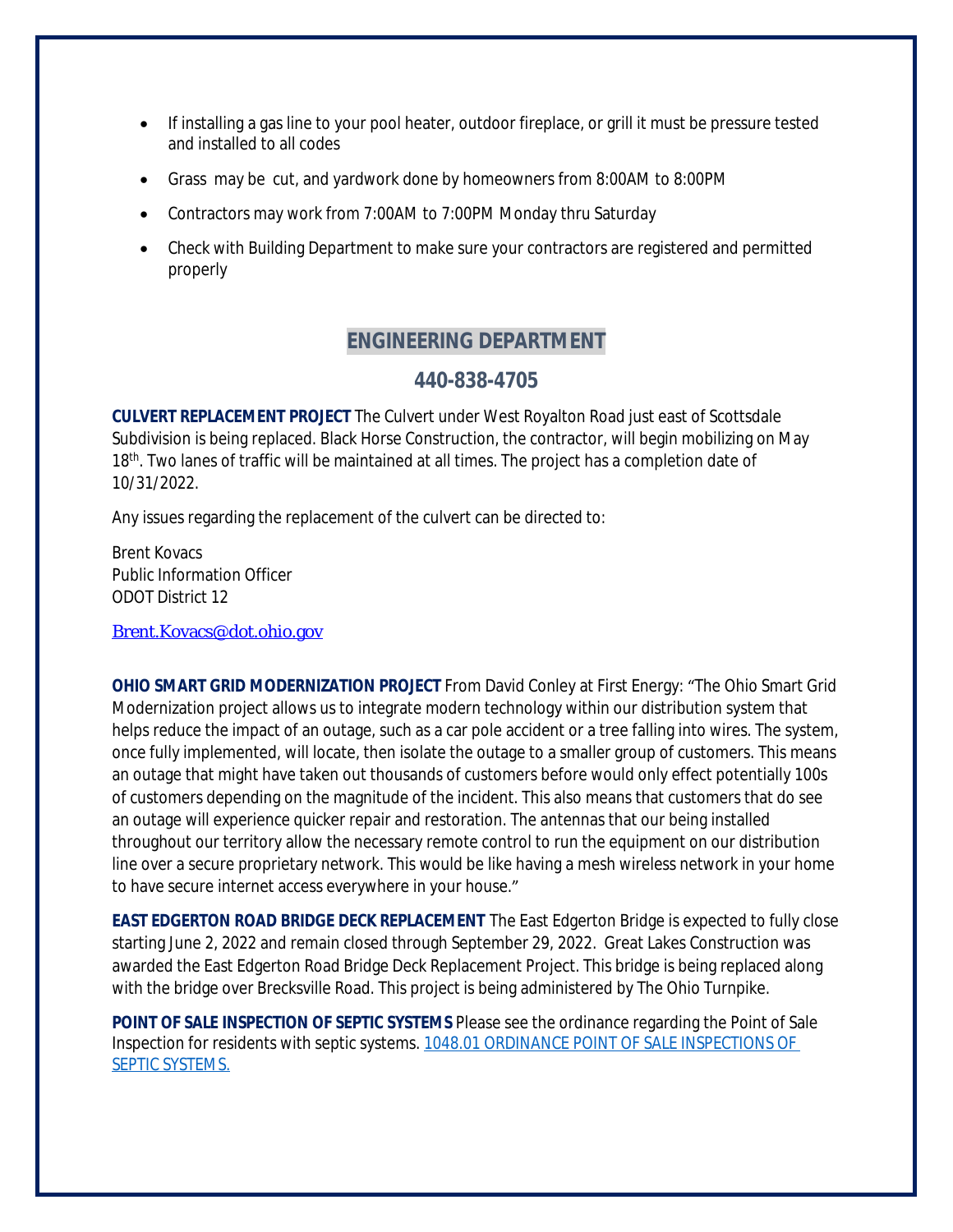# **THE CITY OF BROADVIEW HEIGHTS IS ACCEPTING APPLICATIONS**

Apply online at: **<https://www.broadview-heights.org/jobs.aspx>**

#### **SUMMER JOBS:**

**LIFEGUARDS** Work at indoor pool and/or Splash Park, varied summer shifts available. Must be at least 15 years old, lifeguard certification required.

**CONCESSION STAND WORKERS** Prepare and sell food and beverages at summer recreation league games and/or at Splash Park. Set up/Clean up area, follow sanitation rules and make change for patrons. Must be at least 15 years old.

**SEASONAL SERVICE/RECREATION WORKERS** Maintain baseball/softball fields, mow lawns, weed whack, landscaping, general labor, etc. At least 18 years old with a driver's license strongly preferred.

### **PART TIME POSITIONS:**

**PT CUSTODIAN** Evening and weekend work, 15–20 hours/week. Performs custodial duties as directed, dusting, picking up trash and clutter, mopping, vacuuming, cleaning and restocking restrooms, cleaning and sanitizing surfaces and equipment. May assist with setting up and taking down chairs/tables/equipment for meetings and events.

**PART TIME HEAD LIFEGUARD** Performs all Lifeguard duties and maintains presence on pool deck when not lifeguarding; oversees Lifeguards and Water Safety Instructors to ensure duties are completed properly and safety is maintained. Must have current certifications, prior supervisory experience and at least 2 years' experience as a Lifeguard.

**LIFEGUARD** Evening/Weekend and Day Shift positions are currently open. Must hold current Lifeguard Certification. We offer free certification training to be a Water Safety Instructor to our interested Lifeguards. Must be at least 15 years old. Please apply online or contact our Aquatics Manager at **[udrinko@broadview-heights.org](mailto:udrinko@broadview-heights.org)**.

### **FULL TIME POSITIONS:**

**ADMINISTRATIVE ASSISTANT SERVICE DEPARTMENT:** This job supports the Department of Public Service, reporting to the Department Director, handling telephone calls, correspondence and emails, scheduling, coordinating and documenting departmental activities, and filing departmental records. This is an interesting job with a lot of variety.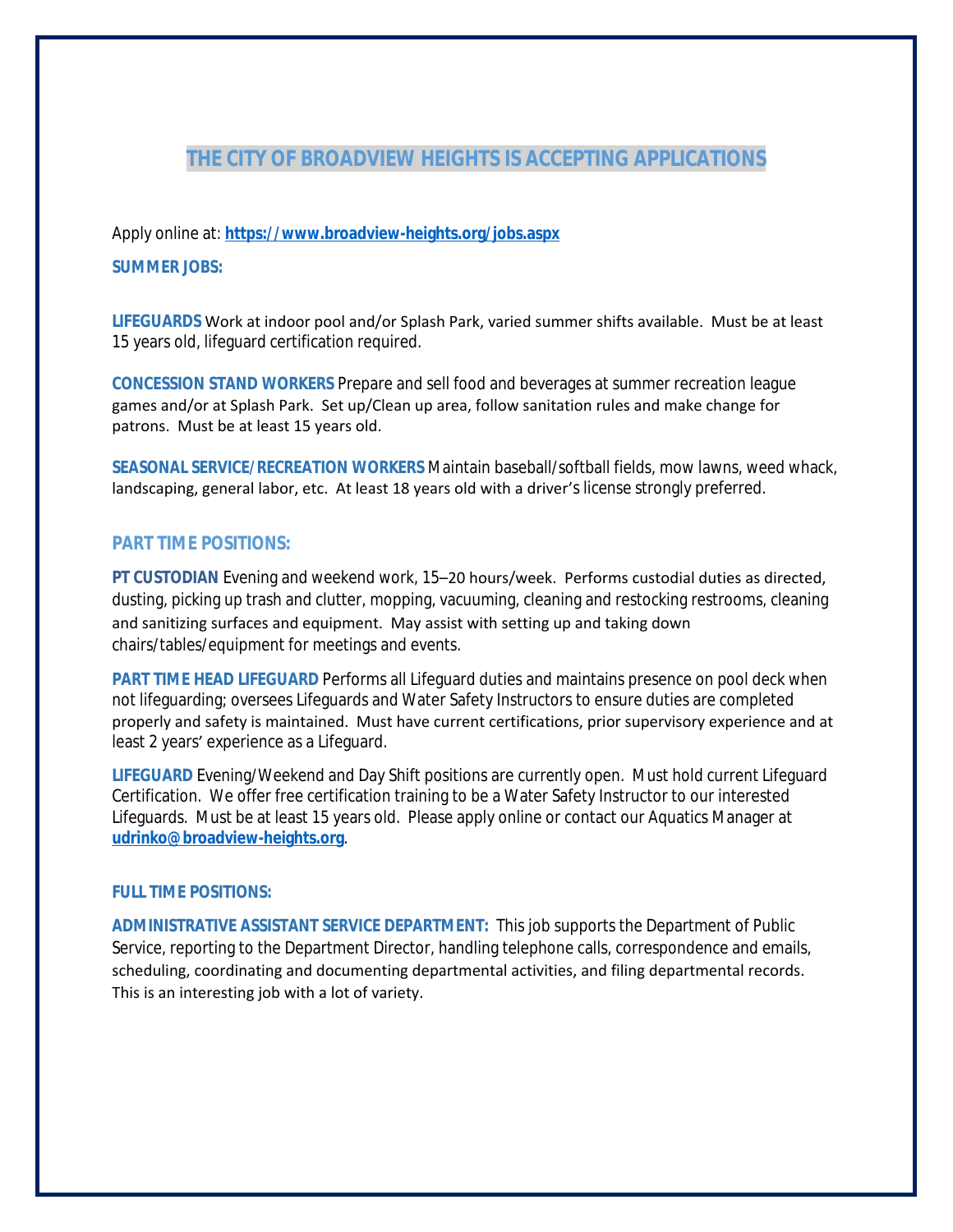# **RECREATION DEPARTMENT**

### **440-838-4522**

**MEMORIAL DAY** Please note that the Recreation Center is **Closed** on Memorial Day 5/30/22.

**MAYOR ALAI'S 5K NEW!** The 5K this year will be hosted on Thursday. July 7<sup>th</sup>, at 7pm. We are excited to have our **FIRST** ever night run. Hermes Cleveland will be our event coordinator and more details on the race soon!

**UNDER CONSTRUCTION** Please pardon our dust as we begin construction on the expansion of the stretching room and new locker rooms outside of the Fitness Center. The women's locker room will be shut down completely and the men's will remain open. Additional temporary stretching will be available on the lower level in multi-purpose room A.

**SPLASH PARK** The Splash Park will be open beginning Monday May 30th (Memorial Day) – Summer Hours will be Monday – Friday (11:00AMAM-8:00PM) Saturday and Sunday (11:00AM-6:00PM).

**CONCESSIONS** The concession stands will be open on campus (Memorial Day-Labor Day) and at "The Fields Complex" during baseball and softball games which begin next week.

**PROGRAMS/MEMBERSHIPS** Please visit us **[our website here](https://www.broadview-heights.org/292/Parks-Recreation)** for information on current programs, memberships and activities.

#### **CHECK US OUT ON FACEBOOK AND INSTAGRAM!**

#### **CURRENT OPERATING HOURS:**

Monday through Friday 5:30AM – 10:00PM

Saturday 7:30AM – 8:00PM

Sunday 7:30AM - 6:00PM

# **HUMAN SERVICES DEPARTMENT**

**CAREGIVER SUPPORT GROUP** The Alzheimer's Caregiver Support Group is back to meeting in person every month on the first Thursday at 3:00 PM in the Maple Room located in the Human Services Department. The next support group meeting will be on Thursday, May 5<sup>th</sup>.

**TUESDAY SHOPPING** The Tuesday "shopping loop" is back. The bus leaves city hall every Tuesday at 9:30 a.m. rotating locations each week between Drug Mart, Giant Eagle, Marcs, Meijer and sometimes Acme. To schedule a ride, call Human Services at 440-526-4074.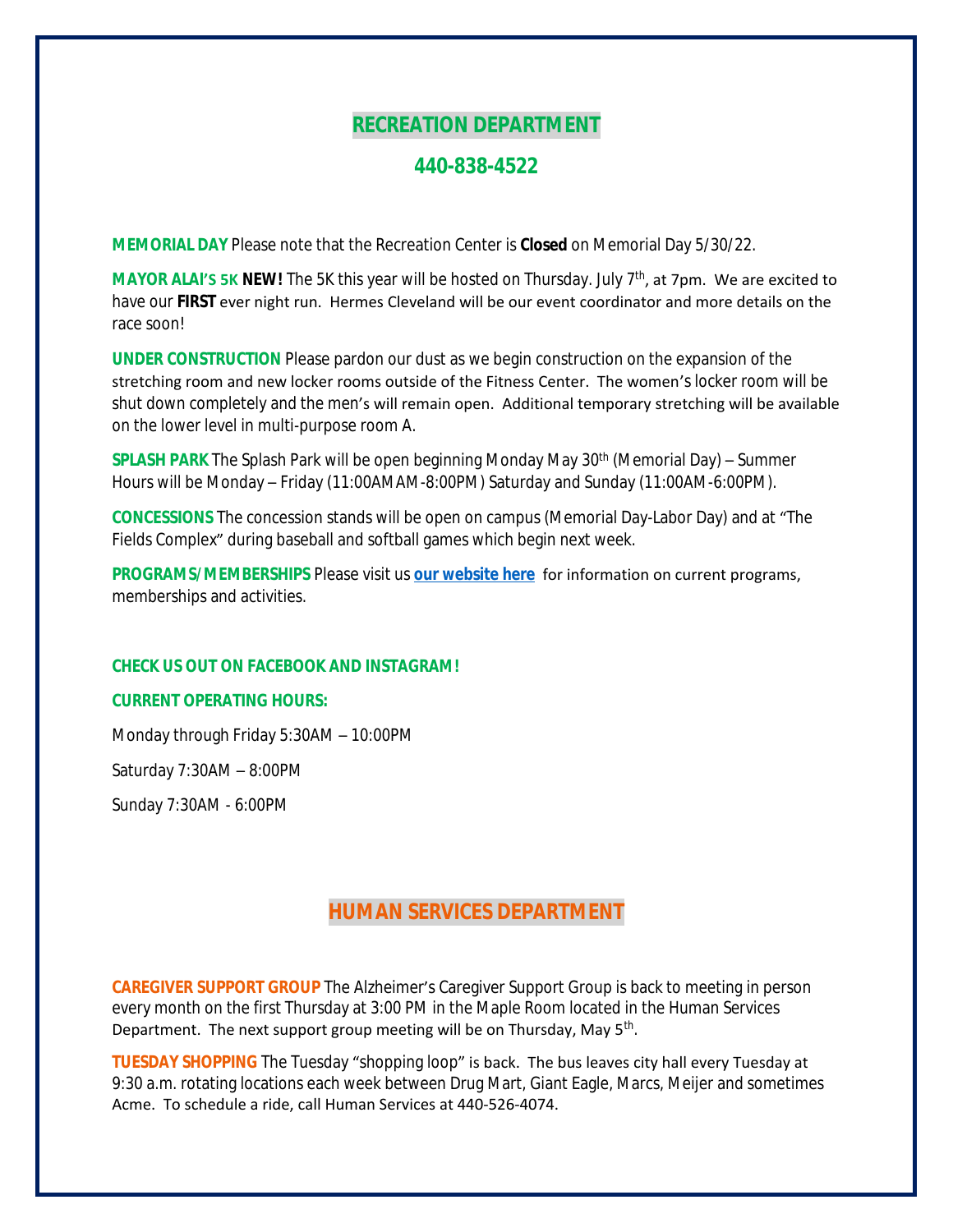CHAIR VOLLEYBALL Chair volleyball is back every Thursday at 11:00AM starting April 14<sup>th</sup>.

**BLOOD PRESSURE CLINIC** University Hospitals is back offering in person blood pressure clinics the second Tuesday of every month from 8:30AM - 10:00AM beginning April 12<sup>th</sup>.

### **REMINDERS**

**WARM WEATHER REMINDERS** As the weather gets nicer, we wanted to share a few City Ordinances that you may find helpful.

Fire Ordinances

[1650.07 CONTROL OF OPEN FLAME OR BURNING](https://codelibrary.amlegal.com/codes/broadviewhts/latest/broadview_oh/0-0-0-19759#JD_1650.07)

[660.08 OPEN BURNING](https://codelibrary.amlegal.com/codes/broadviewhts/latest/broadview_oh/0-0-0-9310#JD_660.08)

[672.10 FIREWORKS](https://codelibrary.amlegal.com/codes/broadviewhts/latest/broadview_oh/0-0-0-10047#JD_672.10)

Noise Ordinances

[648.09 NOISE REGULATION](https://codelibrary.amlegal.com/codes/broadviewhts/latest/broadview_oh/0-0-0-9163)

[648.095 NOISE DISTURBANCES](https://codelibrary.amlegal.com/codes/broadviewhts/latest/broadview_oh/0-0-0-9179)

For a list of all city ordinances please visit [https://codelibrary.amlegal.com/codes/broadviewhts/latest/broadview\\_oh/0-0-0-1](https://codelibrary.amlegal.com/codes/broadviewhts/latest/broadview_oh/0-0-0-1)

**LEND-A-HAND-FOOD PANTRY** Our local food pantry in Broadview Heights is here to serve you! Please call Lend-A-Hand at 440-526-0514 if you are in need of assistance.

**RECYCLING INFORMATION** We hope that the Recycle Carts are making recycling easier! Please **[see here](https://broadview-heights.org/DocumentCenter/View/9125/Curbside-Recycling-in-Broadview-Heights-010622)** for a guide on what to recycle. Cuyahoga County also offers an excellent website about recycling do's and don'ts.

**CUYAHOGA COUNTY PUBLIC LIBRARY EVENTS** Check out what the **[BRECKSVILLE](https://attend.cuyahogalibrary.org/events?r=thismonth)** branch and **[NORTH](https://attend.cuyahogalibrary.org/events?r=thismonth)  ROYALTON** branch have to offer!

**NO OVERNIGHT PARKING ON CITY STREETS [Codified Ordinance](http://library.amlegal.com/nxt/gateway.dll/Ohio/broadviewhts/codifiedordinancesofbroadviewheightsohio?f=templates$fn=default.htm$3.0$vid=amlegal:broadviewhts_oh)** section 452.05(c) (1) prohibits parking on city streets between the hours of 3:00AM and 6:00AM. Per Codified Ordinance section 452.20 (a), signs are posted at city limits.

SAMUEL J. ALAI, MAYOR CITY OF BROADVIEW HEIGHTS 440-526-3651